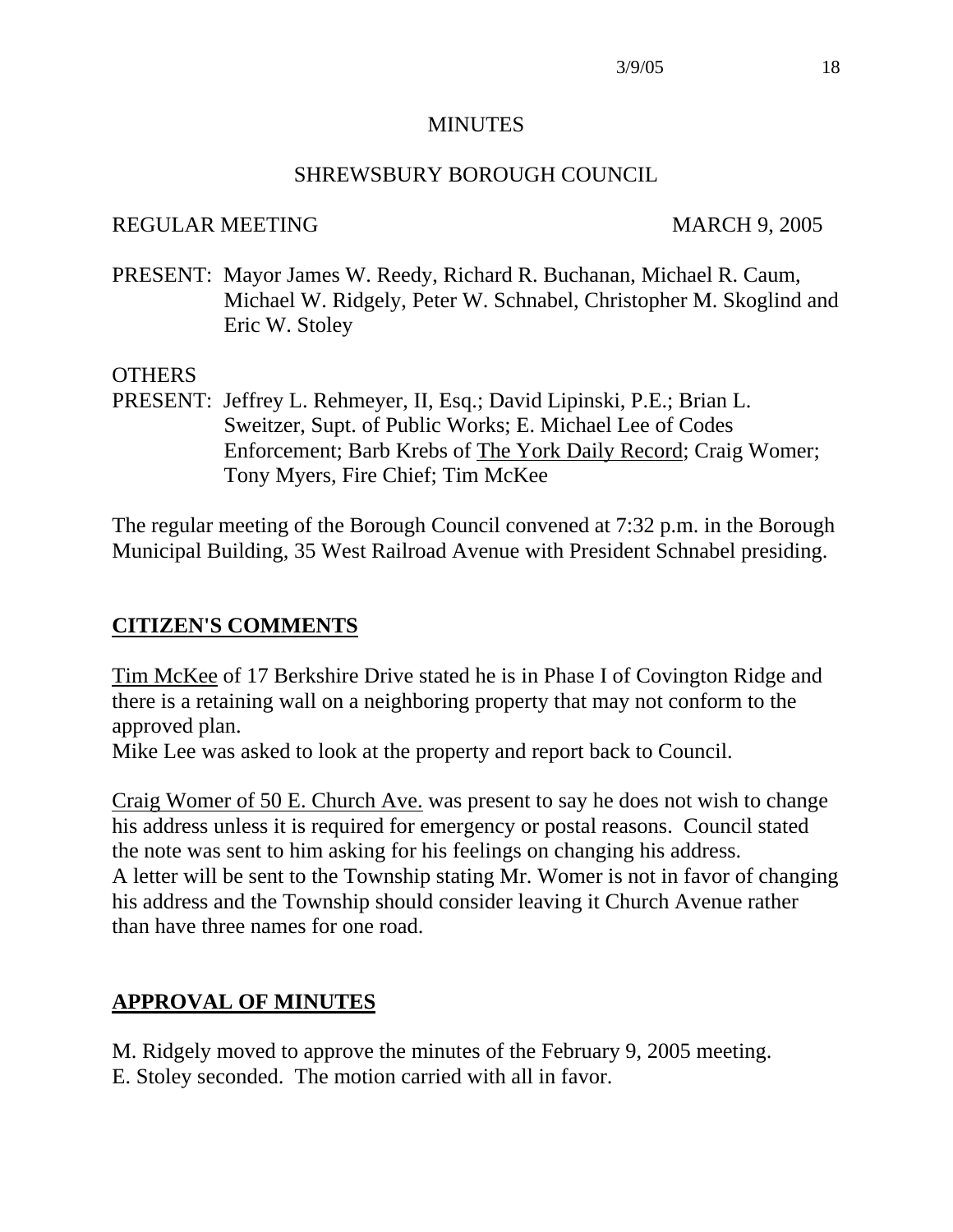# **APPROVAL OF EXPENDITURES AND REPORT OF ACCOUNTS**

M. Ridgely moved to approve the expenditures and report of accounts for January. E. Stoley seconded. The motion carried with all in favor.

# **BILLS**

The bill list was presented for February: General account: check numbers 6596 thru 6645 totaling \$60,147.29; Water account: check numbers 3180 thru 3198 totaling \$15,168.59; Sewer account: check numbers 2687 thru 2699 totaling \$11,774.04; Highway Aid account: checks 637 and 638 totaling \$3,157.11. Total disbursements for the month \$90,247.03.

C. Skoglind moved to approve the bill list for February.

E. Stoley seconded. The motion carried with all in favor.

# **SUBDIVISION AND LAND DEVELOPMENT BUSINESS**

#### Eitzert Farms

Joel Snyder of RGS was present for guidance pertaining to dead-end streets where the Eitzert property meets the adjoining property owner. One proposal showed the cross street very near the property line and the other showed stubs after the cross street. After discussion, it was the preference of Council that the developer follow the requirements of the ordinances and Liquid Fuels guidelines which call for 40 foot radius cul-de-sacs.

#### Heathcote Glen Planning Module Waiver

President Schnabel signed the Planning Module Waiver for Heathcote Glen.

## **REPORTS**

Codes Enforcement – E. Michael Lee

Weaver Precast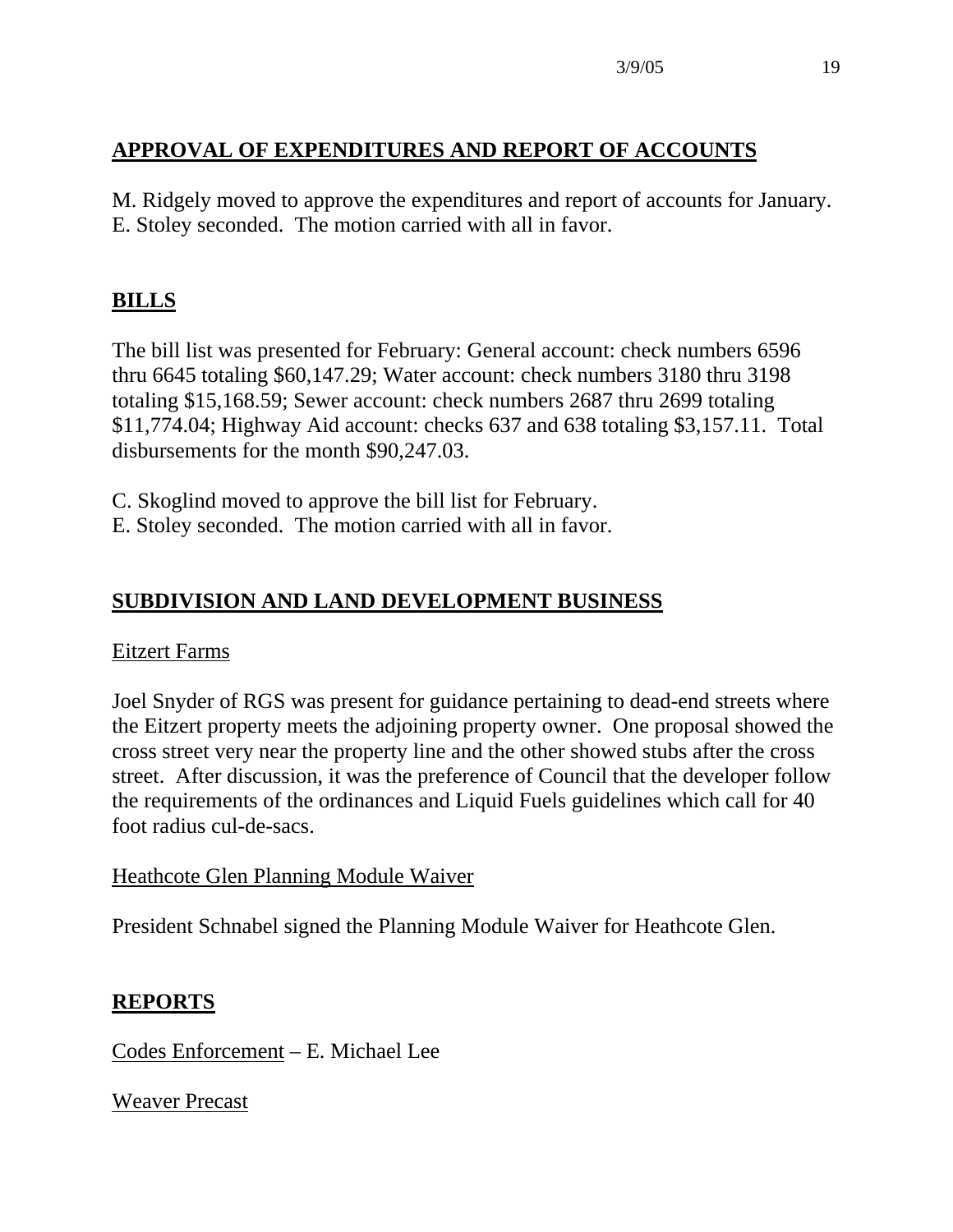An environmental firm was retained and is working with DEP to see what needs to be removed from the property. Corrective work is being done at the property.

#### Covington Ridge Phase II

Mike stated a site meeting was held with the developer. Letters were sent to the impacted property owners shortly after the last Council meeting. There is a twenty foot swale at the top of the hill they wish to reduce. Soil Conservation Service was contacted. If the swale can be reduced, a revised plan will need to be submitted.

## **OTHER REPORTS**

#### **Water & Sewer** – Richard R. Buchanan

#### EDU Status of Shrewsbury Square Shopping Center

The shopping center purchased 36 EDUs and used 39 in the fourth quarter. Kimco is asking that the Borough count the shopping center's water usage as one consumer. It is currently set up that each store/unit is assigned one EDU. The Market Square Shopping Center is measured with one EDU assigned for each unit. Shrewsbury Commons is different because they are on a bulk water meter with one bill issued. The standard practice is to assign one EDU per lot/unit. A letter will be sent to the developer that the additional EDUs need to be purchased within 90 days with an advisement to purchase additional buffer EDUs since Chick-fil-A was not open for the full fourth quarter. If not paid within 90 days, no additional permits will be issued.

#### Pumphouse Wells

We are waiting on the pump. The Borough sent the SWIP Monitoring Plan to DEP and approval was granted. The SWIP program monitors the new wells' water quality and evaluates the possibility of surface water affecting the new water. The Public Works Department will test the wells beginning April 1 through September 30 for the seven day per week monitoring. The Borough's time will be billed to Kimco Realty. A letter will be sent to Kimco stating our hourly charges and what the estimated monthly bill will be.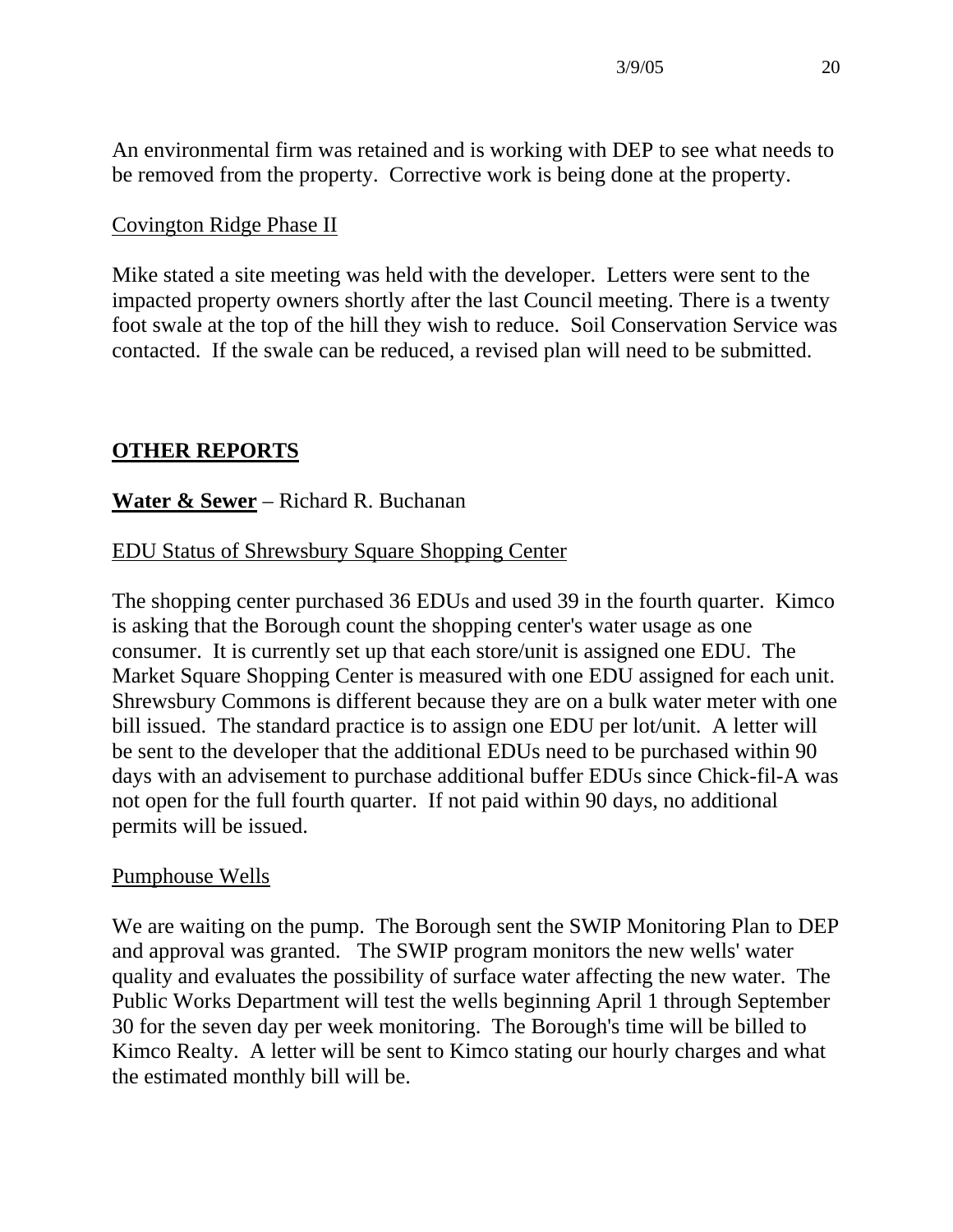# York Water Emergency Connection

In connection with the agreement with the York Water Company for an emergency connection, the plan is to make the connection at the north end of town at a blow off valve across from Thompson Farms. The York Water Company will install a fire hydrant and the Borough will be able to make an above ground connection from the hydrant to our blow off. Brian was asked to get pricing to connect to the hydrant within 50 feet above ground.

# Sign York County Block Grant Agreement for Stormwater Drainage Study

Sol. Rehmeyer stated the agreement is to do a study for a map of the drainage system, not to force corrections if any problems are found.

- C. Skoglind moved to approve the signing of the Agreement.
- R. Buchanan seconded. The motion carried with all in favor.

# **Public Roads & Lighting** – Christopher M. Skoglind

## Street Sweeping

Street sweeping will be done the week of March 28.

# Road Repairs

More crack sealing, about \$4,000.00, needs to be done in the spring. The Essex Circle Drive sinkhole work needs to be bid as does the storm drain jobs at Gatewood Dr. and Woodland Dr. and South Highland Dr. D. Lipinski was asked that James R. Holley & Assoc. proceed with the bid work.

# **Public Lands, Buildings and Finance** – Michael W. Ridgely Mold in Basement

The mold in the basement was sprayed and the Public Works Department will look at the area again in April.

# Lease with Penn-Mar for former Library Building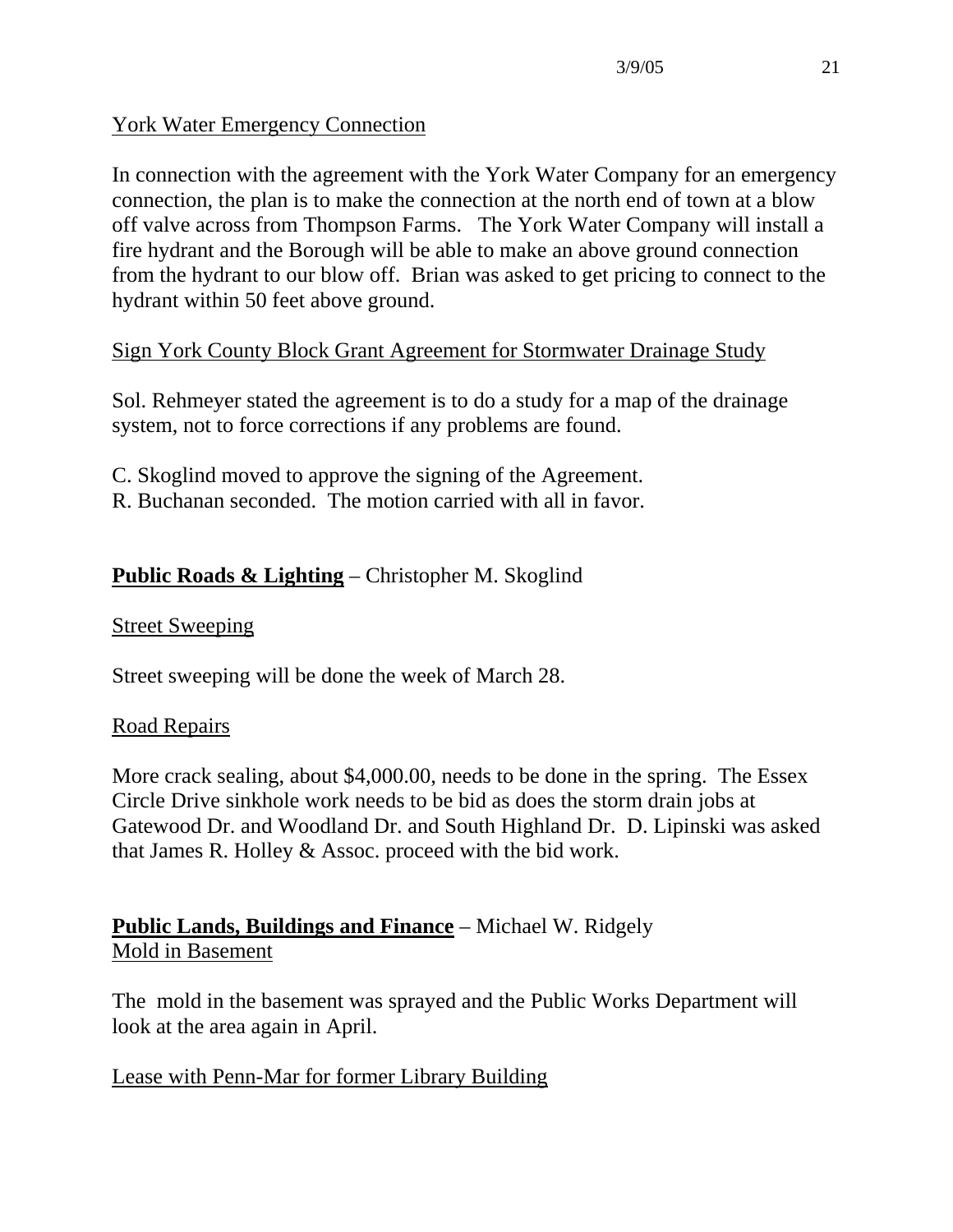Minor corrective changes were made to the Lease.

M. Ridgely moved that Sol. Rehmeyer resubmit the amended Lease to Penn-Mar for signing.

C. Skoglind seconded. The motion carried with all in favor.

# **ENGINEER'S REPORT**

# Market Square Traffic Signal

D. Lipinski stated a traffic study must be done and submitted to PennDOT in order to determine if left turn signals are warranted based on traffic counts now plus future projections. Eng. Holley requested the County Traffic Engineer to let us know if they can perform the study. They haven't heard back yet. Conewago Contractors will be adding a third lane on Constitution Avenue possibly this year.

## Public Works Building

The project has been rebid for a masonry/steel building. The Borough will do the HVAC, plumbing, electric and paving work.

## Water and Sewer Specifications

Eng. Holley's office was asked to help prepare water and sewer specifications for Brian.

# Shrewsbury Square Shopping Center Intersection

Eng. Holley called TRG and they in turn called PennDOT. The first option is to place the flexible posts to provide guidance. No permit is required. The pork chop cannot be reconfigured very much because of snow removal. The Public Works Department will coordinate the work with TRG and PennDOT.

E. Stoley moved that the Public Works Department place the posts at Cardinal Drive and the shopping center side with the coordination of TRG and PennDOT. C. Skoglind seconded. The motion carried with all in favor.

The Secretary will check with Codes Enforcement about the signs to be placed at the shopping center instructing motorists how to get back to I-83.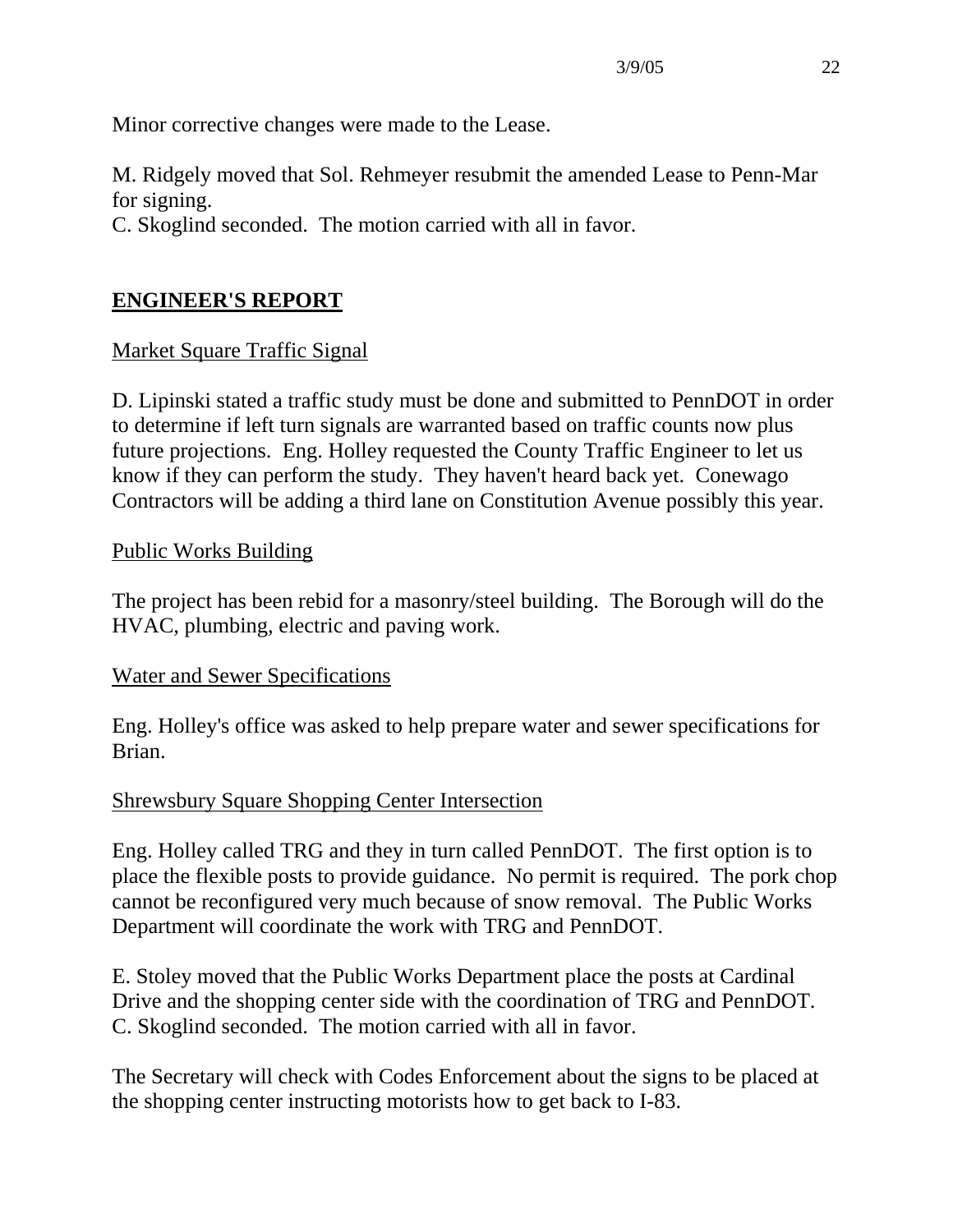## Street Lights at Valley View Grove and Deer Creek Developments

Brian stated the street lights in place don't conform to our specifications.

# **SOLICITOR'S REPORT**

## Water Treatment Issues

A joint meeting with the Township and New Freedom Borough will be taking place either on March 23 or 30.

#### I-83 Rest Stop EDUs

Sol. Rehmeyer sent a follow-up letter.

## Extended Family Dwelling Hardship Permit Proposed Language

Draft wording was presented with comments to be provided to Sol. Rehmeyer prior to the next meeting.

#### Windy Hill Road Manhole Issue

Sol. Rehmeyer is still waiting to hear if a highway occupancy permit is required.

#### Grim's Glass and Plastics

No plan or update were received. A deadline of March 31 will be given for receiving the same.

M. Ridgely moved to set March 31 as the deadline for receiving the plan and update or we will begin enforcement to correct the violations. E. Stoley seconded. The motion carried with all in favor.

Ordinance Regarding Shopping Centers

Sol. Rehmeyer asked for comments before proceeding.

Resolution 2005-2 Authorizing the Charging of Legal Fees for Subdivision Plans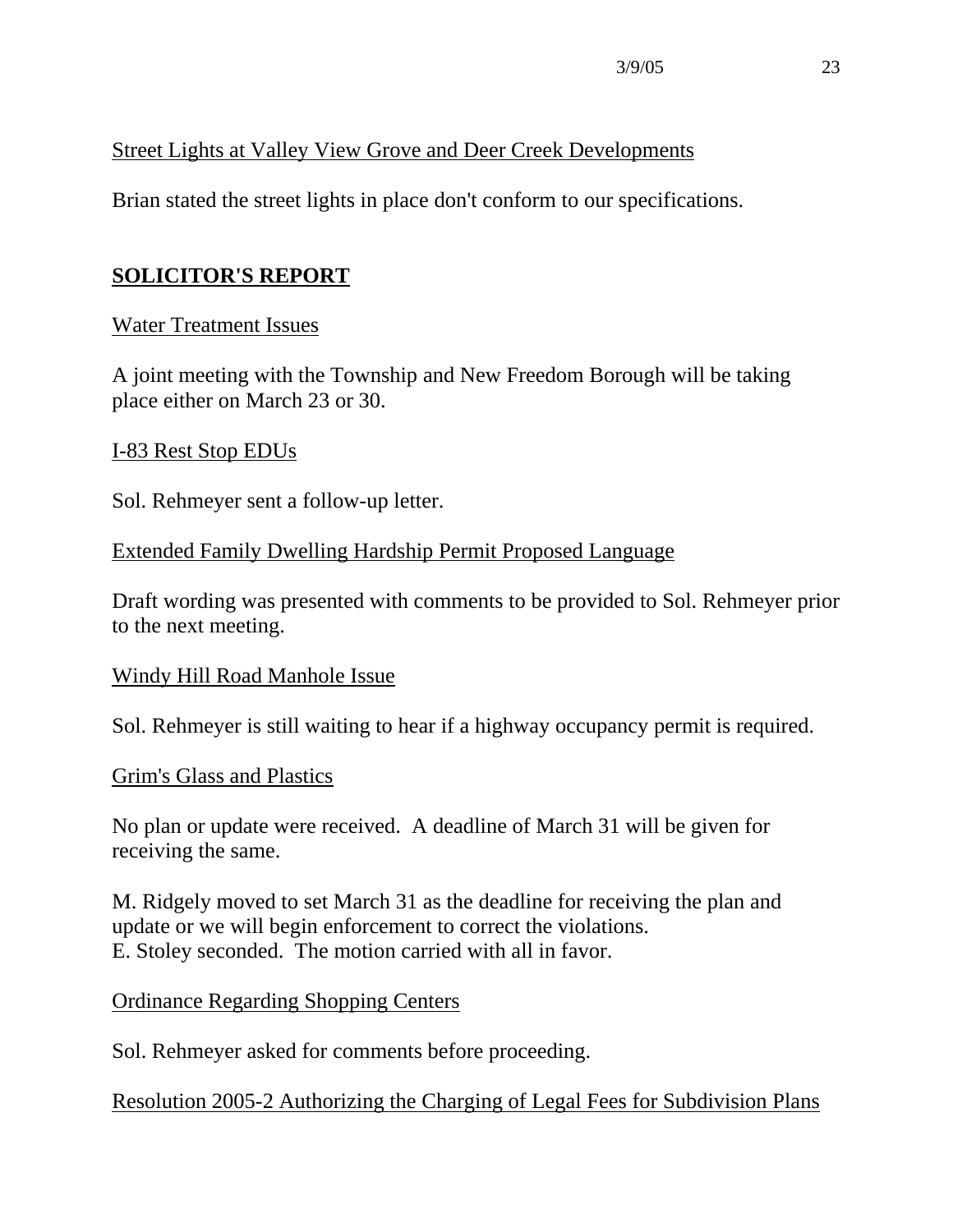E. Stoley moved to adopt Resolution 2005-2 to allow the Borough to collect legal fees in connection subdivision work.

C. Skoglind seconded. The motion carried with all in favor.

# Alarm Ordinance

A draft ordinance was presented.

## Snow Ordinances

C. Skoglind moved to raise the fine to \$50.00.

R. Buchanan seconded. After discussion C. Skoglind amended the motion to be as follows: raise the fine to \$50.00; the first violation a warning be given; and that the time for compliance be increased to twelve (12) hours rather than the existing eight (8) hours.

E. Stoley seconded. The motion carried with all in favor.

## Test Wells

Sol. Rehmeyer has prepared an agreement based on information obtained from Eng. Holley. It has been submitted to the property owner for signature.

## Rat Complaint

A complaint was received from 33 West Forrest Avenue that rats are being drawn to 35 West Forrest Avenue as the owner is feeding birds and outside cats. The Secretary was asked to send a friendly letter to 33 West Forrest Avenue asking for cooperation.

## Delinquent Sewer Accounts in Township

Sol. Rehmeyer asked for permission to execute on two sewer liens filed against properties in Shrewsbury Township.

M. Ridgely moved to authorize Sol. Rehmeyer to proceed with the execution. R. Buchanan seconded. The motion carried with all in favor.

# CGA Law Firm Open House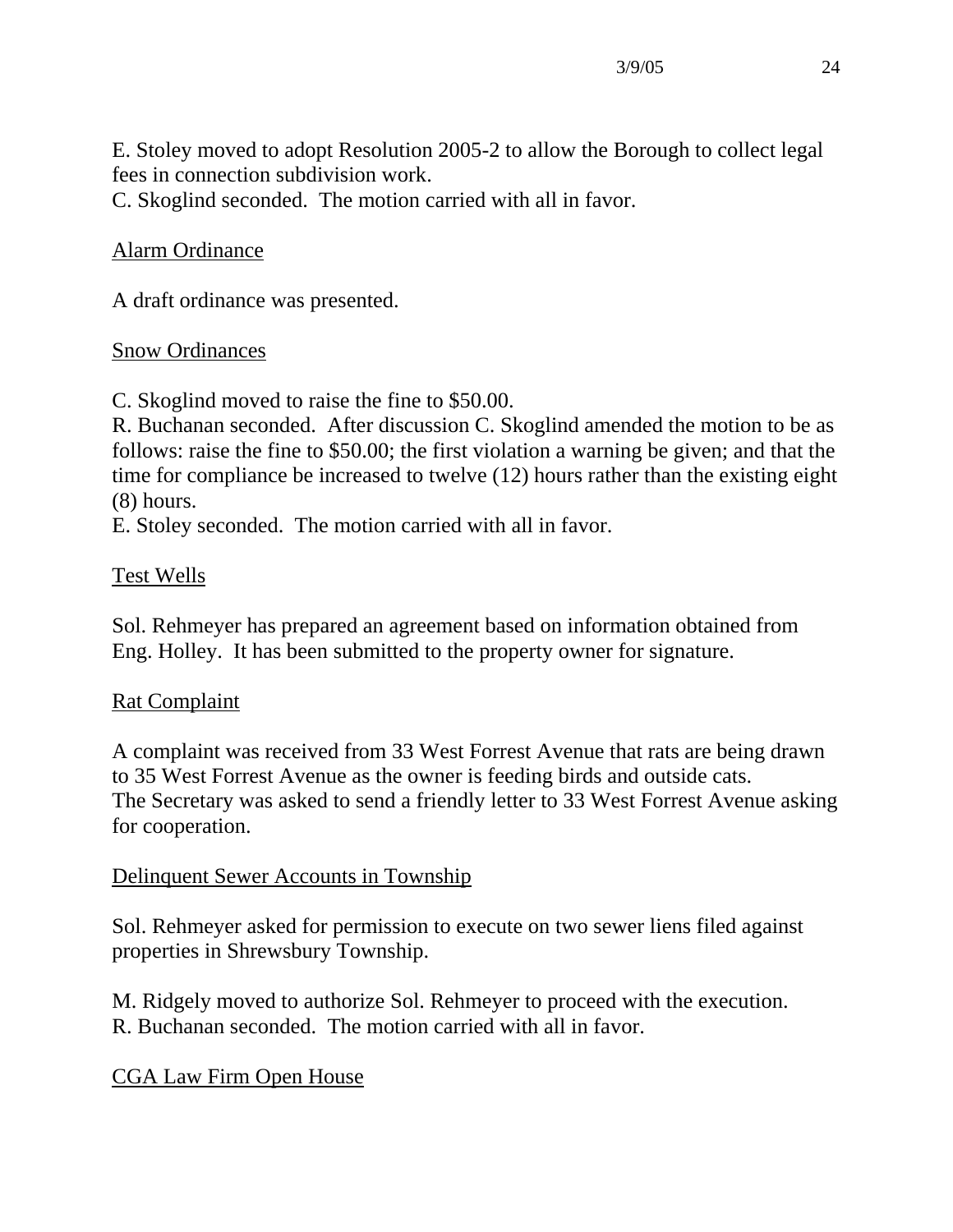Sol. Rehmeyer announced the open house will be on May 10 from 3 to 7 p.m.

## Eitzert Development

It was discussed whether we want to make the developer provide a water source or pay the capital improvement fees. No water source will be required as \$84,000.00 will be paid in capital improvement fees.

# **Public Safety, Welfare and Personnel**

## Water Classes

Brian contacted other municipalities about potentially attending water classes here at the Borough if we coordinated the classes. We would have to pay the full cost of the course and then bill out to the other participants. Permission was granted for Brian to schedule the classes.

# **Secretary's Report** – Cindy L. Bosley

Quarterly York County Boroughs Assn. Meeting

The next meeting is Thursday, March 24.

# **York Area Tax Bureau**

# **Planning Commission/Regional Planning Commission** – Eric W. Stoley

Eric received a call from someone interested in the regional planning commission representative position.

School Sign

The PTO has donated funds to pay for a larger, nicer sign at the school entrance on South Main Street. They are asking for a 62" by 72" (includes frame) sign. The Subdivision and Land Development Committee is proposing to amend §301.1(g) from 12 sq. ft. to 32 sq. ft.

This will be referred to the Planning Commission.